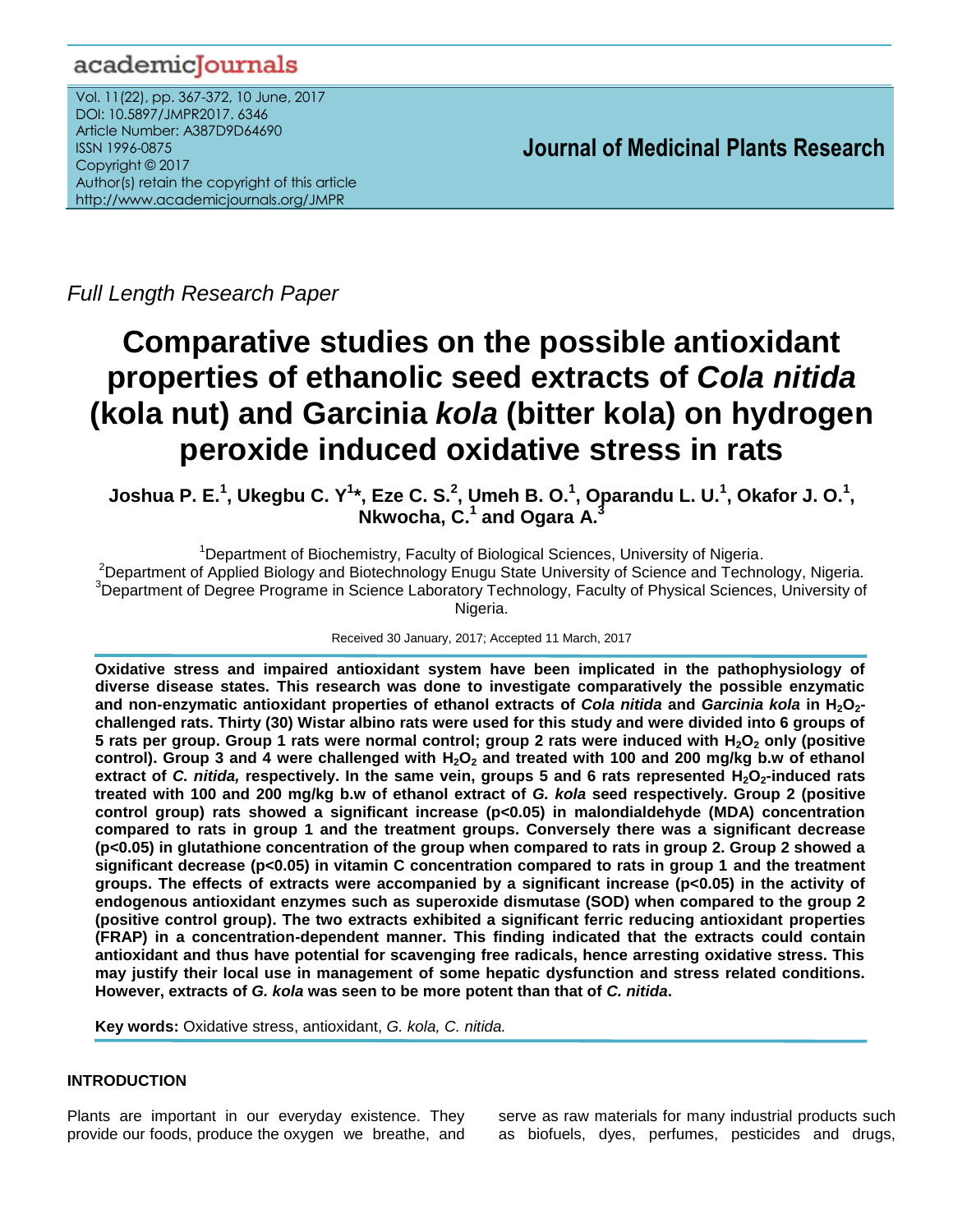clothes, foot wears, etc. The use of plants in traditional medicinal practice has a long drawn history, and remains the mainstay of primary health care in most of the third world countries especially those living in the rural areas. Historically, plants have provided a source of inspiration for novel drug compounds, as plant-derived medicines have made large contributions to human health and wellbeing. Traditional medicines are used by about 60% of the world population; in both developing and developed countries where modern medicines are predominantly used (Ogbonnia et al., 2011). Some of the plants include garlic, ginger, pepper, egg plants, *C. nitida*, *G. kola* and many others of which have been investigated. *C. nitida is* known as "kola nut" while *G. kola* is commonly called "bitter kola" in Nigeria. However quite a number of these plant materials mentioned above have antimicrobial and antioxidant properties with tremendous therapeutic potentials (Moon et al., 2010).

*G. kola* has been found to contain Garcinia biflavonones (GB -1, GB-2), kolaflavonone, benzophenone and xanthones and studies have also shown the ability of these compound in protecting against hepatotoxicity induced by phalloidin, amanita, 2-acetylaminofluorene, carbon tetrachloirde, paracetamol, aflatoxin, dimethyl nitrosamine in rodents (Sanchez et al., 2009). *G. kola* also possesses other pharmacological properties like: Hepatoprotective effects (Wegwu and Didia, 2007), hypoglycemic and antioxidant properties (Omage et al., 2011), antimicrobial effects (Antwi-Boasiako and Abubakari, 2011), antitrichomonal activity (Ibikunle and Ogbadoyi, 2011), and antioxidative and chemopreventive properties [\(Farombi](http://www.ncbi.nlm.nih.gov/pubmed/?term=Farombi%20EO%5Bauth%5D) and [Owoeye,](http://www.ncbi.nlm.nih.gov/pubmed/?term=Owoeye%20O%5Bauth%5D) 2011).

*C. nitida* are effective for refreshing the mouth due to their unique bitter taste, and the twigs are used as a source of alkaloids in pharmaceutical preparations (Oyedade, 1973). Traditionally, the leaves, flowers, twigs, fruit follicles, and bark of *C. nitida* are used to prepare a tonic as remedy for dysentery, coughs, diarrhea, vomiting and chest complaints (Atawodi et al., 2007). Extracts of *C. nitida* nuts has been tested on various pathogenic bacteria including *Staphylococcus aureus, Klebsilla pneumonia, Psuedomonas aeruginosa, Escherichia coli*  (Ebana et al., 1991). All extracts showed inhibitory activity against these organisms. Ayebe et al. (2012) reports that *C. nitida* extract inhibited the release of leutinizing hormones (LH) from pituitary cells and may therefore regulate gonadotropin release. This has potential to be used as fertility regulator. Some of the potential medicinal properties of *cola nitida* includes; anticarcinogenic, antimicrobial and antidiabetic activities (Endrini et al., 2011).

Oxidative stress reflects an imbalance between the production of free radicals and the ability of the body to

counteract or detoxify their harmful effect through neutralization by antioxidants. Free radicals are generated in our body during the normal metabolic processes and during exposure to adverse pathophysiological conditions. They are unstable species that are able to induce cellular damage in several ways. Free radicals can adversely alter lipids, proteins and DNA and have been implicated in aging and a number of human diseases. However the most deleterious effect of free radical is damage to DNA, which is associated with the process of carcinogenesis. Antioxidants from plants scavenge free radicals and prevent reactive oxygen species from having damaging effects in common ailments such as inflammation, atherosclerosis, and Alzheimer's disease (Bahorun et al., 2006). This study is aimed at investigating comparatively the possible enzymatic and non-enzymatic antioxidant properties of ethanol extracts of *C. nitida* and *G. kola* in  $H_2O_2$ challenged rats.

# **MATERIALS AND METHODS**

### **Plant materials**

Fresh seed plant of *C. nitida* and *G. kola* were collected from the University of Nigeria, Nsukka environ on the 7<sup>th</sup> day of May 2015 and were identified by Mr. Alfred Ozioko of the herbarium Botany Dept., University of Nigeria, Nsukka. The seeds were air-dried separately at room temperature and ground to powdery form using electrical grinding machine.

# **Animals**

Adult male Wistar albino rats of 10 to 16 weeks and average weight of 160±15 g were obtained from the Animal House of the Faculty of Biological Sciences, University of Nigeria, Nsukka. The animals were acclimatised for duration of 7 days under standard environmental conditions with a 12 hour light/dark cycle maintained on a regular feed (vital feed) and water *ad libitum*.

#### **Extraction of the seeds** *C. nitida* **and** *G. kola*

Large quantities of the seeds of *C. nitida* and *G. kola* were collected from the University of Nigeria, Nsukka environ and were identified by Mr. Ozioko of the herbarium Botany Department, University of Nigeria, Nsukka. The seeds of *C. nitida* and *G. kola* were air-dried separately at room temperature, then into powdery form using electrical grinding machine. The ground samples extracted with 95% ethanol solution, using cold maceration techniques. The samples were filtered using Whatman filter paper. The filtrates concentrated to solid matter using rotary evaporators, which then become the stock sample of the ethanol seed extracts which were used for the analysis. These extracts were stored in the refrigerator compartment.

\*Corresponding author. E-mail: ukegbuchimere@gmail.com.

Author(s) agree that this article remain permanently open access under the terms of the Creative Commons Attribution License 4.0 [International](http://creativecommons.org/licenses/by/4.0/deed.en_US) License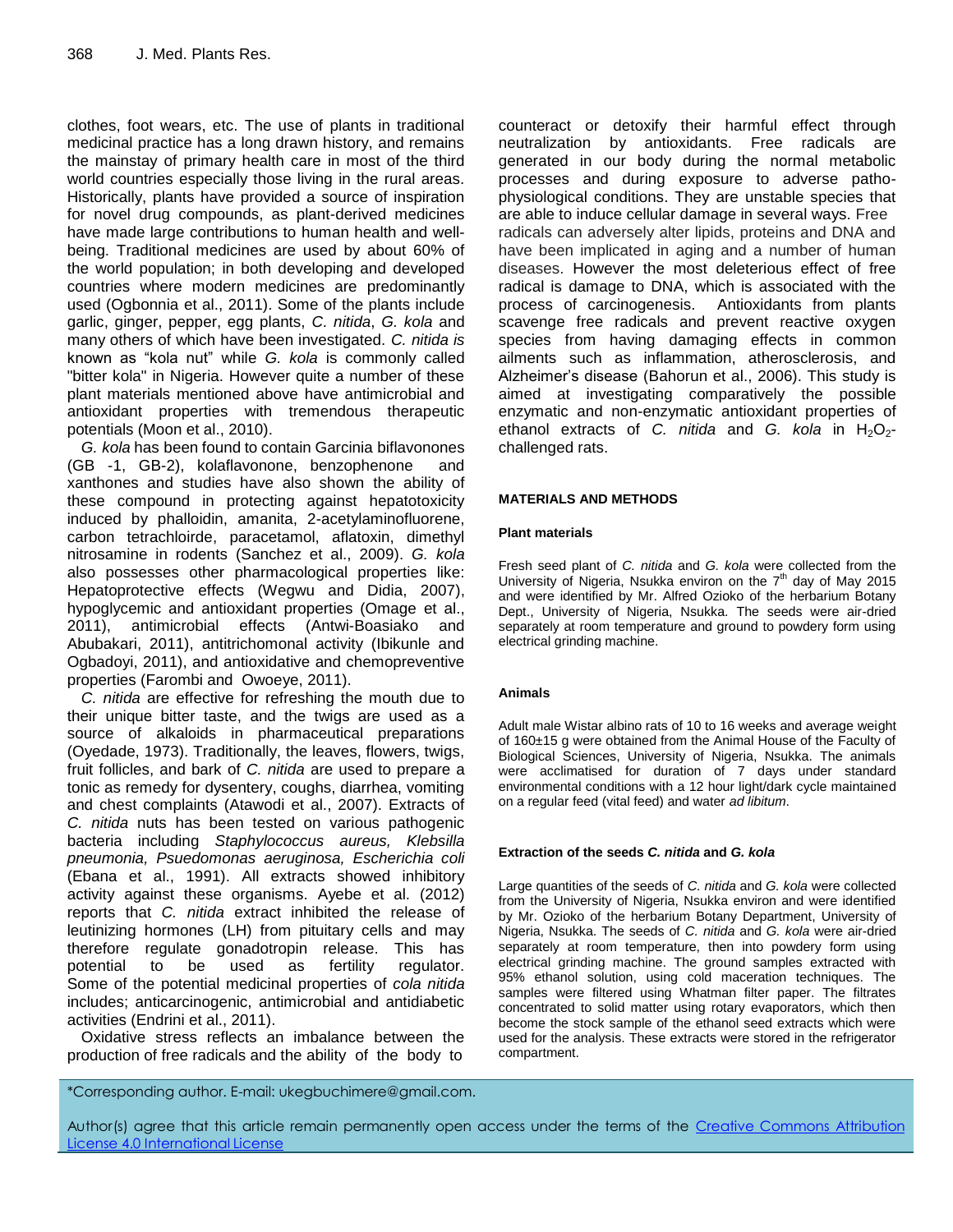#### **Preparation of proxidant (Hydrogen peroxide)**

Stock concentration (0.2%) of analytical grade of hydrogen peroxidant (H<sub>2</sub>O<sub>2</sub>) was prepared by obtaining 0.2% of H<sub>2</sub>O<sub>2</sub> from the analytical concentration. A dose of 0.5 ml/kg of 0.2% of  $H_2O_2$  was used.

#### **Experimental design**

Thirty (30) male albino Wistar rats were acclimatized at the same conditions of temperature and pressure, and the same animal feeds were used for all the rats. The rats were divided evenly into 6 groups with 5 rats per group shown as:

Group 1: Normal/negative rats (Control).

Group 2: Positive control  $(H_2O_2$ -induced rats).

Group 3:  $H_2O_2$ -challenged rats  $+$  100 mg/kg b.w. of ethanol seed extract of *C. nitida*.

Group 4:  $H_2O_2$ -Challenged rats  $+$  200 mg/kg b.w. of ethanol seed extract of *C. nitida*.

Group 5:  $H_2O_2$ -Challenged rats  $+$  100 mg/kg b.w. of ethanol seed extract of *G. kola*.

Group 6:  $H_2O_2$ -Challenged rats  $+$  200 mg/kg b.w. of ethanol seed extract of *G. kola*.

#### **Biochemical test**

Rats were sacrificed after 7 days of the experiment and blood was collected and used for biochemical test.

#### **Determination of malondialdehyde concentration**

Lipid peroxide assay was done by determining the concentration of malondialdehyde (MDA) formed using the method of Varshney and Kale (1990).

#### **Assay of superoxide dismutase activity**

Superoxide dismutase (SOD) activity was assayed using the method as described by Fridorich (1989) as contained in Randox commercial kit.

#### **Assay of catalase activity**

Catalase activity was assayed using the method of Aebi (1983).

#### **Determination of glutathione concentration**

The concentration of glutathione was determined according to the method of Habig et al. (1974).

#### **Determination of vitamin C**

The concentration vitamin C (ascorbic acid) was determined according to the method of Baker et al. (1971).

#### **Ferric reducing antioxidant properties (FRAP) test**

The method of Benzie and Strain (1999) was used for FRAP test.

#### **Statistical analysis**

The results were expressed as mean  $\pm$  SEM and test of statistical significance was carried out using one-way analysis of various (ANOVA). The means were separated using Duncan multiple test. The statistical packaged used was the statistical package for social sciences (SPSS), version 17.

## **RESULTS AND DISCUSSION**

Hydrogen peroxide is a chemical compound used as an oxidizer, bleaching agent and disinfectant which acts mostly by oxidation. However when used *in vivo* it is a potent oxidant (ROS) which breaks down macro molecules in the body via reduction- oxidation reactions (Nadkarn, 2001). As such, it can initiate "free radical" generation which could cause damage to cell and tissues (Valko et al., 2007) giving rise to some serious side effects which include stomach bleeding, ulcerative colitis intestinal gangrene, gastrointestinal problems, stroke and death.

As shown in Table 1 there was a significant increase (p< 0.05) in MDA concentration after  $H_2O_2$  was administered to group 2 rats when compared to other groups which suggests increase in lipid peroxidation. This suggests oxidative deterioration of unsaturated fatty acids of the cell membrane and other macro molecules of the body by free radicals generated by  $H_2O_2$ . This would lead to membrane fluidity and the death of cell. This is consistent with Raghavendran et al. (2004) who reported that free radical intoxication leads to membrane damage. Thus treatment with both extracts caused a dose dependent significant decrease in the MDA concentration of the treatment groups (3, 4, 5, and 6) when compared to the untreated group (2), thus this fit in with the finding of Wegwu and Didia (2007) which suggest that these plant materials may possess the normal antioxidants necessary for protection against free radical damage induced by  $H_2O_2$  in rats bio-system.

Table 2 shows a significant decrease ( $p$  < 0.05) in the vitamin C concentration on administration of  $H_2O_2$  in group 2 rats (untreated group). This trend depicts increased serum level of reactive oxygen species. This corroborates with Cacciatore et al. (2012), who reported that increased level of free radicals leads to oxidative stress and subsequent damages to vital organs like liver and kidney. The treatment with extracts of both *C. nitida* and *G. kola* shows remarkable increase in serum vitamin C level suggests that extract may contain natural vitamins C which are potent anti-oxidant enhancing metabolic processes including cellular respiration and nutrient metabolism (Rekha et al., 2012). Antioxidant effects of vitamin C was also noticed to be more in *G. kola* than *C. nitida* which may be attributed to the presence of Biflavones in *G. kola* (Farombi and Owoeye, 2011).

Table 2 shows a significant decrease ( $p < 0.05$ ) in the Glutathione concentration of the group 2 untreated rats after  $H_2O_2$  administration when compared to the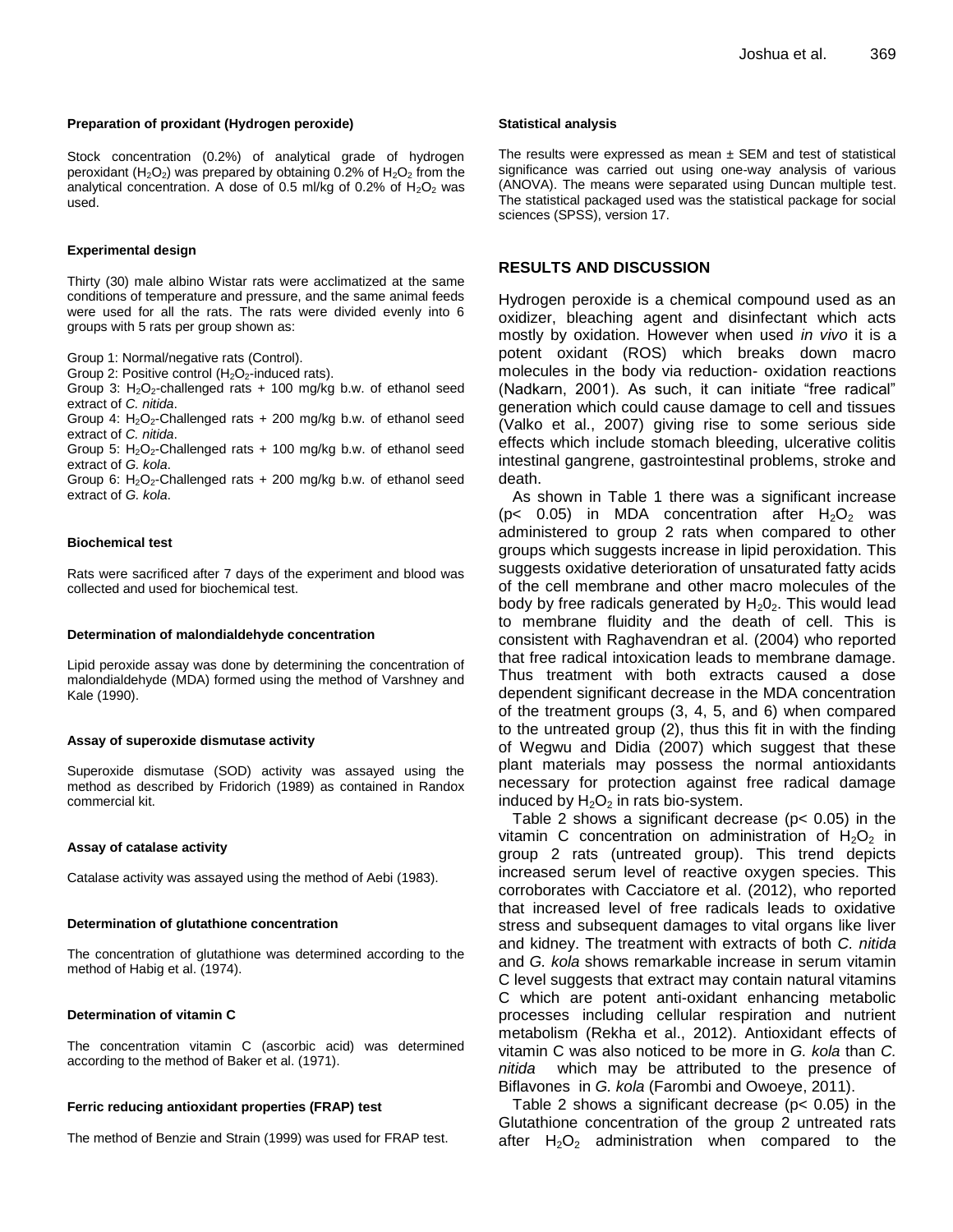| <b>Groups</b>                                                   | MDA (mg/dl)       |
|-----------------------------------------------------------------|-------------------|
| <b>GROUP 1- Normal/Negative rats (Control)</b>                  | $1.667 \pm 0.333$ |
| GROUP 2- Positive Control (H <sub>2</sub> O <sub>2</sub> only)  | $7.100 \pm 0.463$ |
| GROUP 3- $H_2O_2$ + 100 mg/kg b.w. C. nitida                    | $2.590 \pm 0.629$ |
| GROUP 4- $H_2O_2$ + 200 mg/kg b.w. C. nitida                    | $1.267 \pm 0.258$ |
| GROUP 5- $H_2O_2$ + 100 mg/kg b.w. G. kola                      | $2.620 \pm 0.450$ |
| GROUP 6- H <sub>2</sub> O <sub>2</sub> + 200 mg/kg b.w. G. kola | $1.917 \pm 0.289$ |

**Table 1.** Comparative effects of ethanol extract of *Cola nitida* and *Garcinia kola* seeds on Malondialdehyde (MDA) concentration in hydrogen peroxide  $(H_2O_2)$ -challenged rats.

Values are Mean  $\pm$  SEM; n = 3 animals in each group; P<0.05 is considered significant when compared with positive control group using one-way analysis of variance.

**Table 2.** Comparative effects of ethanol extract of *C. nitida* and *G. kola* (G. kola) seeds on glutathione (GSH) concentration and vitamin C concentration in hydrogen peroxide $(H_2O_2)$ -challenged rats.

| <b>Groups</b>                                     | GSH (mg/dl)     | Vitamin C (mg/dl) |
|---------------------------------------------------|-----------------|-------------------|
| Group 1- normal/negative rats (Control)           | $6.00 \pm 0.58$ | $7.81 \pm 0.34$   |
| Group 2- positive control $(H_2O_2)$ only)        | $2.00 \pm 0.35$ | $1.96 \pm 0.43$   |
| Group 3- $H_2O_2$ + 100 mg/kg b.w. C. nitidai     | $4.00 \pm 0.58$ | $6.33 \pm 0.33$   |
| Group 4- $H_2O_2$ + 200 mg/kg b.w. C. nitida      | $5.00 \pm 0.68$ | $5.33 \pm 0.33$   |
| Group 5- $H_2O_2$ + 100 mg/kg b.w. <i>G. kola</i> | $4.67 \pm 0.67$ | $6.67 \pm 0.33$   |
| Group 6- $H_2O_2$ + 200 mg/kg b.w. <i>G. kola</i> | $5.33 \pm 0.33$ | $7.00 \pm 0.33$   |

Values are Mean  $\pm$  SEM; n = 3 animals in each group; P<0.05 is considered significant when compared with positive control group using one-way analysis of variance.

**Table 3.** Comparative effects of ethanol extract of *C. nitida* and *G. kola* seeds on catalase activity in hydrogen peroxide  $(H_2O_2)$  challenged albino rats.

| <b>Groups</b>                                                  | SOD (IU/L)       | Catalase (IU/L) |
|----------------------------------------------------------------|------------------|-----------------|
| Group 1- Normal/Negative rats (Control)                        | $18.75 \pm 0.56$ | $9.08 \pm 1.32$ |
| Group 2- Positive Control (H <sub>2</sub> O <sub>2</sub> only) | $7.50 \pm 0.92$  | $3.00 \pm 0.78$ |
| Group 3- $H_2O_2$ + 100 mg/kg b.w. C. nitida                   | $14.31 \pm 0.99$ | $7.11 \pm 0.56$ |
| Group 4- $H_2O_2$ + 200 mg/kg b.w. C. nitida                   | $14.98 \pm 0.78$ | $7.92 \pm 0.45$ |
| Group 5- $H_2O_2$ + 100 mg/kg b.w. G. kola.                    | $14.89 \pm 0.86$ | $7.79 \pm 0.60$ |
| Group 6- $H_2O_2$ + 200 mg/kg b.w. <i>G. kola</i>              | $16.43 \pm 0.79$ | $8.89 \pm 0.36$ |

Values are Mean  $\pm$  SEM; n = 3 animals in each group; P<0.05 is considered significant when compared with positive control group using one-way analysis of variance.

treatment groups. This depicts damages in the liver because glutathione is a potent antioxidant which is capable of preventing damage to important cellular components caused by free radicals generated after  $H<sub>2</sub>O<sub>2</sub>$  administration. This result is consistent with the findings of Wegwu and Dibia (2007) who reported the above as a result of liver damage. When glutathione cannot reduce pro-oxidants thus cellular damage occurs. But treatment with extract as depicted in groups 3, 4, 5 and 6 shows return to near normalcy suggesting the antioxidant potential of the extracts. Thus the result of this work is in tan den with the works of Ibiyinka et al. (2014) where the antioxidant activity and total phenolic content of some nuts commonly consumed in South-Western Nigeria was evaluated.

From Table 3 administration of hydrogen peroxide alone to group 2 rats caused a significant  $(P<0.05)$ decrease in catalase and SOD activity when compared with the normal control. This result is consistent with Jamaludin et al. (2012) who reported that administration of hydrogen peroxide caused a significant decrease in the catalase and SOD activity as a result of the actions of free radicals and other reactive oxygen species. Thus increase in production of free radicals and other reactive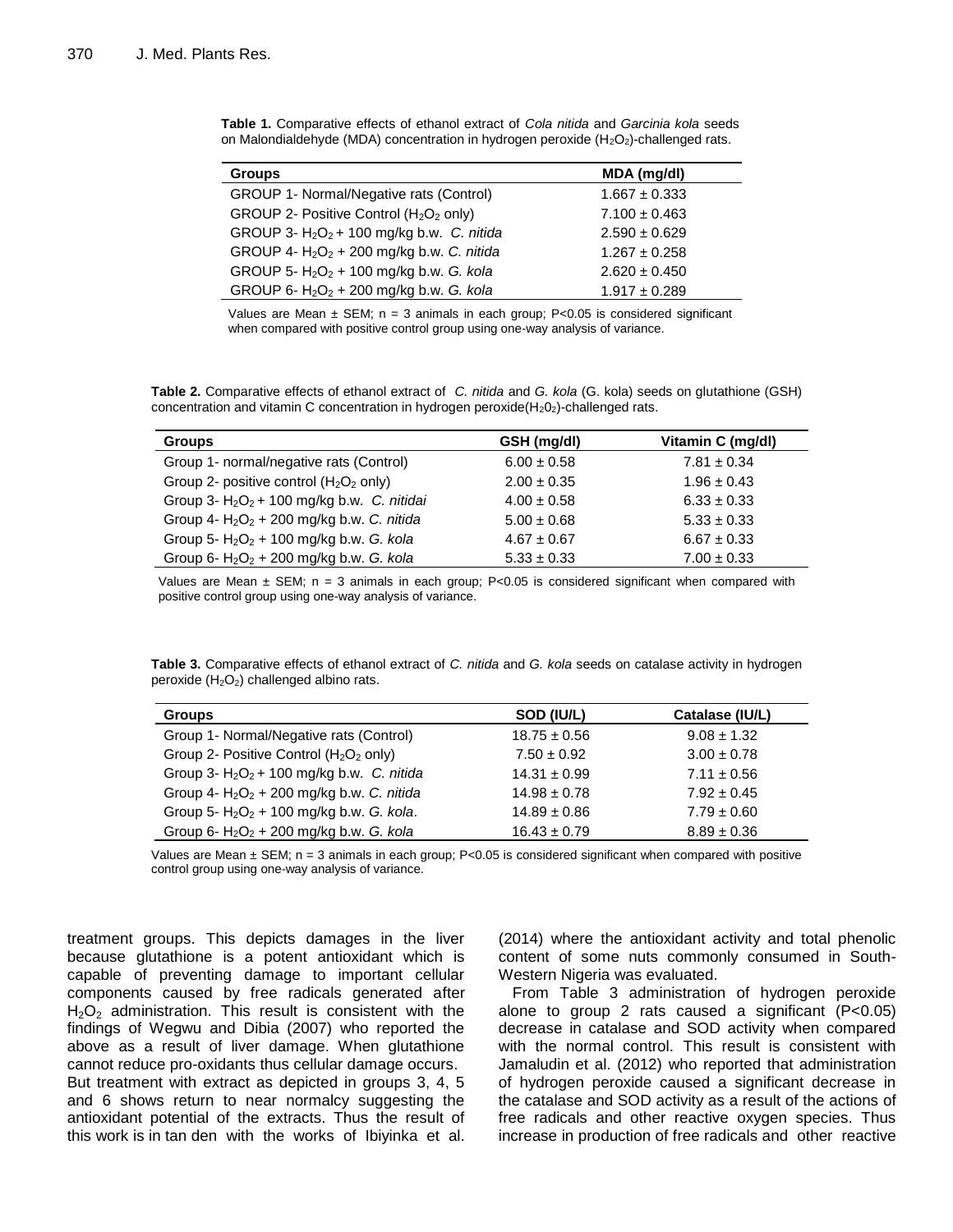

**Figure 1.** Ferric reducing antioxidant power of *Garcinia kola* and Cola nitida in varying concentrations.

oxygen species causes depletion in the enzymatic antioxidants of the bio-system. However on administration of different doses (100 and 200 mg/kg b. w.) of the two extracts (*C. nitida* and *G. kola*) reduced the tissue damage induced by  $H_2O_2$  in a dose-dependent manner and hence, significantly ( $p < 0.05$ ) increased the activities of CAT and SOD. Hence, suggesting that the extract may contain antioxidants which are proved by the works of Ganiyu et al. (2014) and Ogunmoyole et al. (2012). The results of this project work is consistent with the findings of Blades (2000) who stated that *C. nitida* showed a powerful scavenging activity of hydroxyl radicals and acted as a chelator of iron, showed a significant inhibitory effect on the peroxidation of rat brain and prevented DNA damage. It also coincides with the findings of Cowan (2010) who showed that *Garcinia kola* is a stimulant and herbal remedy for some disease conditions. *G. kola* can influence indices such as cholesterol, total protein and some vital organs of the body (heart, liver, brains, etc).

The FRAP assay is done to evaluate the antioxidant potential of compounds. From Figure 1 it shows the results of the ferric reducing antioxidant power (FRAP) of *G. kola* and *C. nitida*. The results shows that both extracts have the antioxidant ability to donate an electron to ferric (Fe<sub>3+</sub>) to convert it to ferrous (Fe<sub>2+</sub>) however the trend in FRAP assay results also favors *G. kola* over *C. nitida*. This agrees with research outcome of Ayebe et al. (2012) who asserts that *C. nitida* shows delayed expression of antioxidant manifestation compared to other cola types and Ibiyinka et al. (2014) where the antioxidant activity and total phenolic content of some nuts commonly consumed in South-Western Nigeria were assessed.

# **Conclusion**

From these research work, reduction in elevated MDA level gives inference in the improvement of GSH level, SOD activity, catalase activity and increase in vitamin C level; hence, suggesting that both *C. nitida* and *G. kola* poses possible non enzymatic anti-oxidant properties, however that of *G. kola* seems to be more efficient in reducing oxidative stress.

# **CONFLICT OF INTERESTS**

The authors have not declared any conflict of interests.

#### **REFERENCES**

- Aebi HE (1983). Catalase. In Methods of Enzymatic Analysis, 3rd ed; Bergmeyer H, Verlag C, Weinheim A (Eds;). Verlag Chemie: Weinheim, Germany. pp. 273-285.
- Antwi-Boasiako C, Abubakari A (2011). Antimicrobial and phytochemical properties of crude extracts of *Garcinia kola* heckels stems used for oral health. Res. J. Pharmacol. 5(5):68-76.
- Atawodi SE, Pfundstein B, Haubner R, Spiegelhalder B (2007). Contents of polyphenolic compounds in Nigerian stimulants; *Cola nitida alba*, *Cola nitida rubra* and *Csola accuminata* and their antioxidant capacity. J. Agric. Food Chem. 55(24):9824-9828.
- Ayebe EK, Yapi HF, Edjeme AA, Meite S, M'boh MG, Yapo AF, Monnet D, Djaman A, Nguessan JD (2012). *In vivo*, in vitro antioxidant activity assessment & acute toxicity of aqueous extract of *Cola nitida* (Sterculiaceae). Asian J. Biochem. Pharm. Res. 2(4):144-155.
- Bahorun T, Soobrattee MA, Luximon-Ramma V, Aruoma OI (2006). Free radicals and antioxidants in cardiovascular health and disease. Int. J. Med. Upd. 1(2):25-41.
- Baker EM, Hodges RE, Hood J (1971). Metabolism <sup>14</sup>C and <sup>3</sup>H-labelled L-ascorbic acid in human scurvy. Am. J. Clin. Nutr. 24:444.
- Benzie FF, Strain JJ (1999). Ferric reducing/antioxidant power assay: